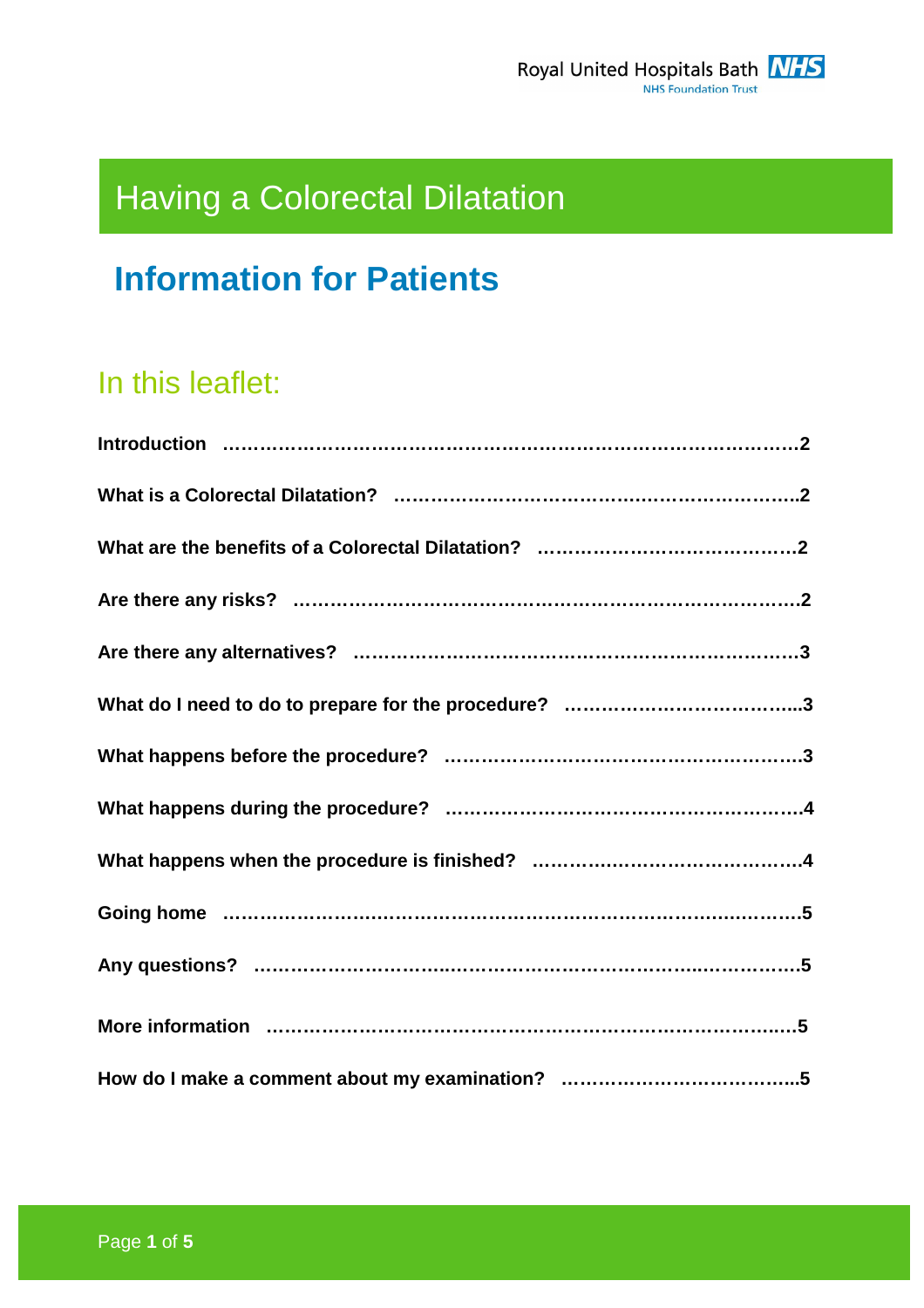#### **Introduction**

This leaflet tells you about having a colorectal dilatation. It explains what is involved and what the possible risks are.

If you have any questions or concerns, please do not hesitate to speak to a doctor or nurse caring for you in the Interventional Radiology department.

#### What is a Colorectal Dilatation?

The colon and rectum are the lowest part of the bowel (large bowel). When there is a narrowing in the colon or rectum it may be difficult to pass bowel motions and may cause pain, bloating and vomiting.

Colorectal dilatation is a procedure that widens a narrowing in your large bowel using a special catheter (long, thin tube) with a balloon attached. This catheter is introduced through the anus to the narrowed part of the large bowel and the balloon is inflated to stretch the bowel.



## What are the benefits of a Colorectal Dilatation?

Dilatation should stretch the narrowing of your large bowel make it easier for you to pass bowel motions. More than one dilatation may be needed over several appointments depending on how much stretching your large bowel will require.

#### Are there any risks?

Serious risks and complications of having a colorectal dilatation are very rare. However, as with any procedure, some risks or complications may occur (1-2% overall).

- There is a small risk of a perforation (tear) of your large bowel (in the region of 1 in 300 cases). Small perforations can heal with rest from feeding and antibiotics. Larger holes may require an operation to repair them.
- A small amount of bleeding may occur, but more significant bleeding is very rare.
- Infection or fever may occur.

The use of X-ray guidance during the procedure helps to minimise the risk of complications. The radiologist (specialist X-ray doctor) performing the procedure will discuss the risk factors relevant to your condition with you before starting and will be happy to answer any questions you may have.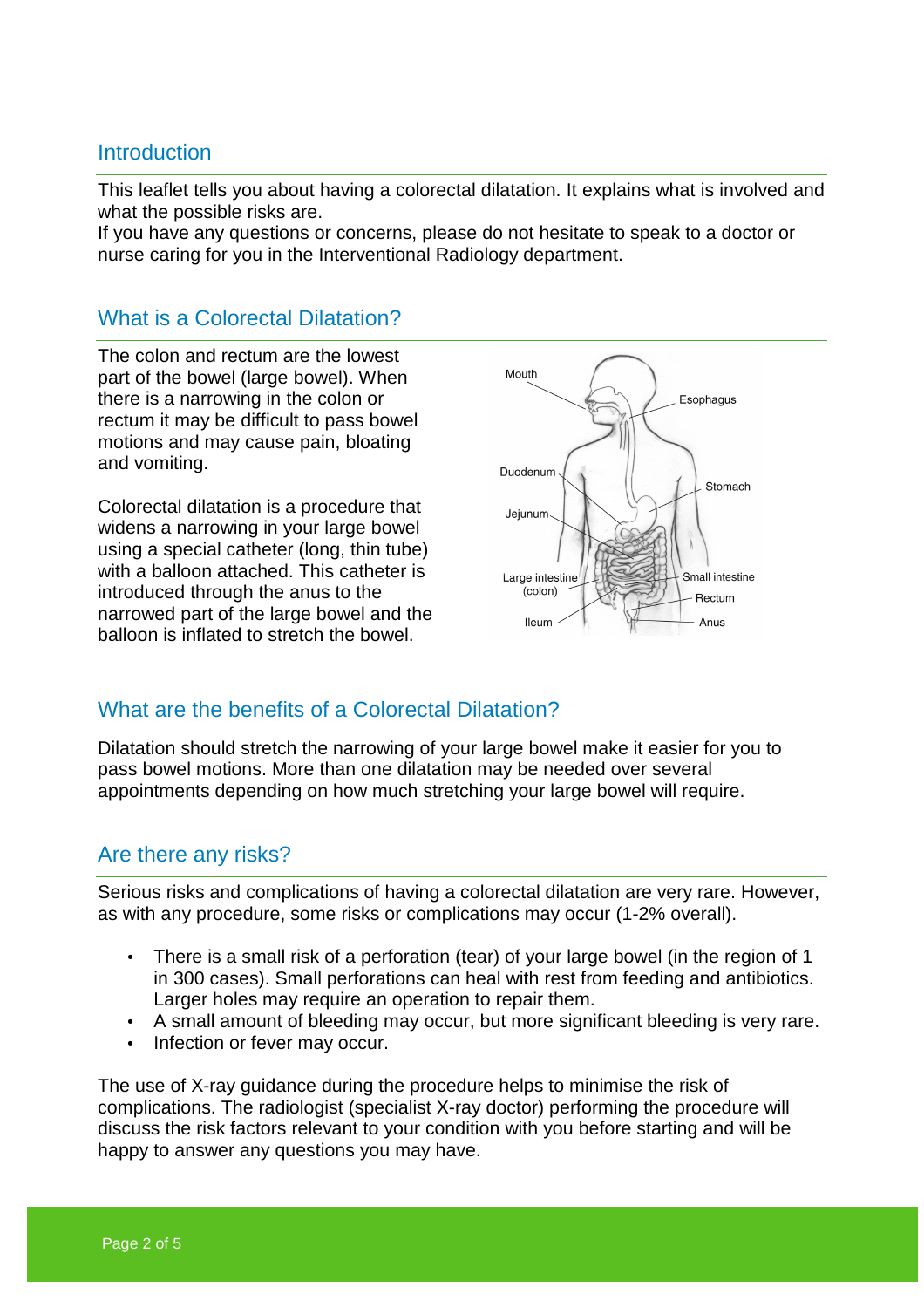# Are there any alternatives?

The main alternative to colorectal dilatation is surgery to remove the narrowed part of the bowel. Colorectal dilatation is less invasive than surgery and is the preferred option for treating a benign narrowing of the large bowel.

# What do I need to do to prepare for the procedure?

You will need to have a blood test about one week before the procedure. Your doctor or clinical nurse specialist will tell you about this and how to arrange it when they recommend a colorectal dilatation.

If you are taking Warfarin, Clopidogrel, aspirin or other blood thinning medications please inform the Radiology department at least one week before the procedure, as these may need to be withheld temporarily before the examination.

If you are taking any medication containing iron, such as ferrous sulphate or multi vitamins containing iron, please stop these seven days before your admission. Please ensure you take any medication for heart or blood pressure throughout your preparation, as well as any other regular medication.

You can come into hospital, have a colorectal dilatation, and go home the same day. You will need to arrange for a responsible adult to take you home in private transport, and to stay with you overnight. We do not recommend that you use public transport, as you will have had medication to sedate you for the procedure.

You will not be allowed to eat for 6 hours before the procedure. You can drink sips of water up to 2 hours before your procedure. If you have diabetes, please phone the Radiology department for specific advice on 01225 824375.

On admission you will be informed of the approximate time of your procedure. However, this may change due to unforeseen circumstances.

You will be given an enema immediately prior to the procedure to empty your lower bowel. Before the procedure you will be asked to change into a hospital gown.

## What happens before the procedure?

When it is time for the procedure you will be taken on your bed to the Radiology department, where you will be welcomed by the radiology staff:

- The Radiologist is a doctor specially trained to interpret X-rays and scans and to perform image-guided procedures.
- Radiographers are specially trained health professionals who move and control the radiographic equipment during the procedure.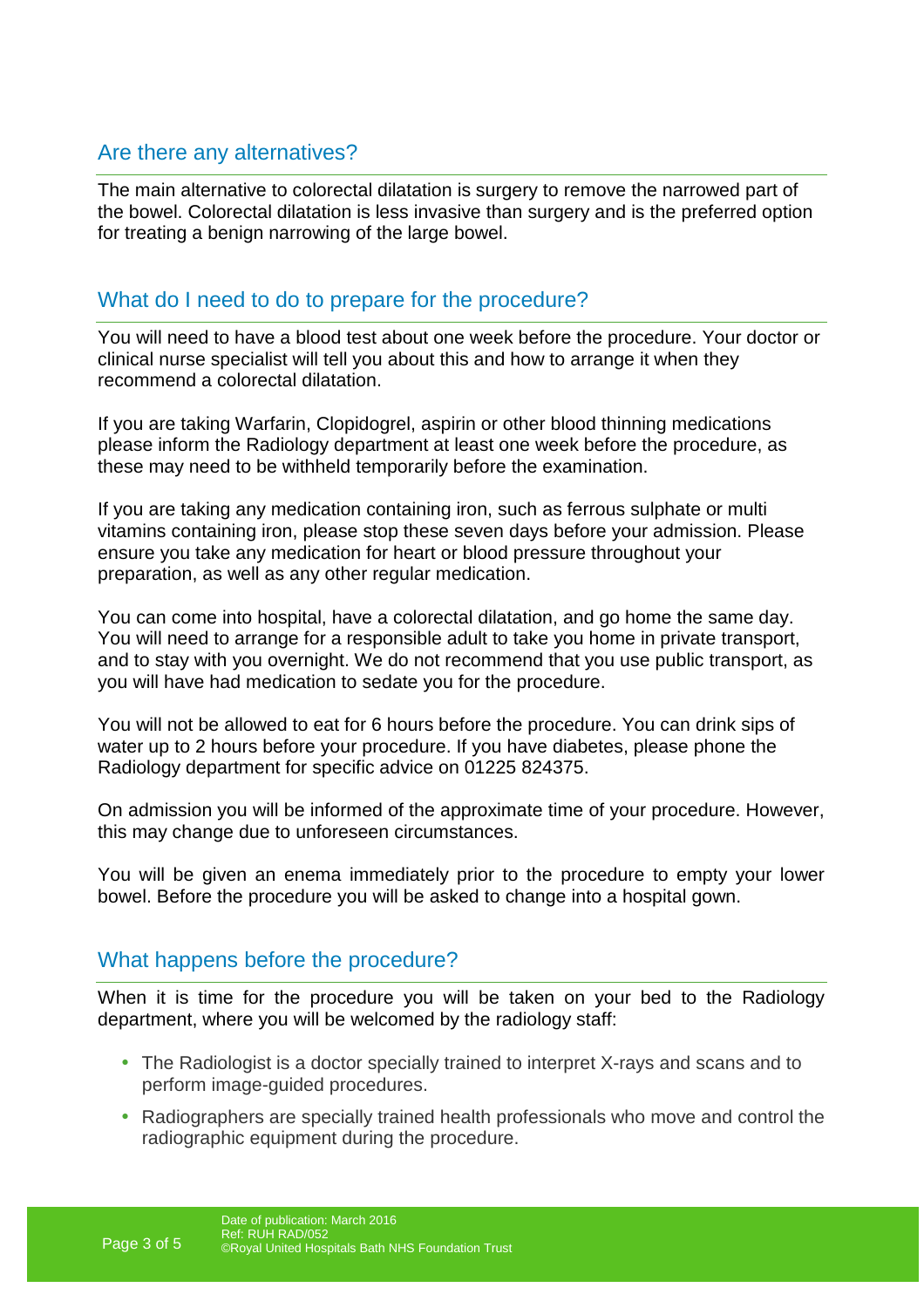• Radiology Nurses work with the radiologists and care for the patient during interventional procedures.

A nurse will check your details. If you are allergic to anything (such as medicine, skin cleansing preparations, latex, plasters) please tell the nurse.

The radiologist will explain the procedure answering any questions you or your family may have. When all your questions have been answered you will be asked to sign a consent form for the procedure.

# What happens during the procedure?

You will be taken into the Interventional radiology room and helped onto the X-ray table.

A cannula (needle) will be inserted into a vein in your hand/arm. This allows us to administer a sedative and painkillers. You will not be fully unconscious during the procedure but you should be drowsy and relaxed.

The nursing staff will attach ECG leads and a finger monitor to you to check your heart rate and breathing. A cuff will be placed on your arm to monitor your blood pressure and you will be given oxygen via a mask or tubing under your nose.

The radiologist will pass a fine catheter (long, thin tube) through the anus and rectum until it has crossed the narrowing of your large bowel. Occasionally a camera called an endoscope is inserted through your back passage in order to pass a wire through the narrowed bowel. The tube or wire is then exchanged for a balloon catheter (tube with a balloon attached). The radiologist uses imaging machines to follow the progress of the catheter and see when the balloon is in the correct position. When it is, the balloon will be expanded to stretch the narrowing. This may be repeated a number of times. You may feel some discomfort as the balloon is expanded but this should be short-lasting.

Every patient is different but the procedure usually takes between 30 and 60 minutes to complete.

## What happens when the procedure is finished?

You will be taken to the recovery room or your ward, where you will need to rest for at least 4 hours. You will have your pulse, blood pressure and if necessary your temperature taken to ensure there have been no complications.

You will not have anything to eat or drink for at least one hour afterwards or until the nurse or Radiologist are happy with your recovery. If you are comfortable and there are no obvious complications you will first be given clear fluids and then allowed to eat and drink normally again.